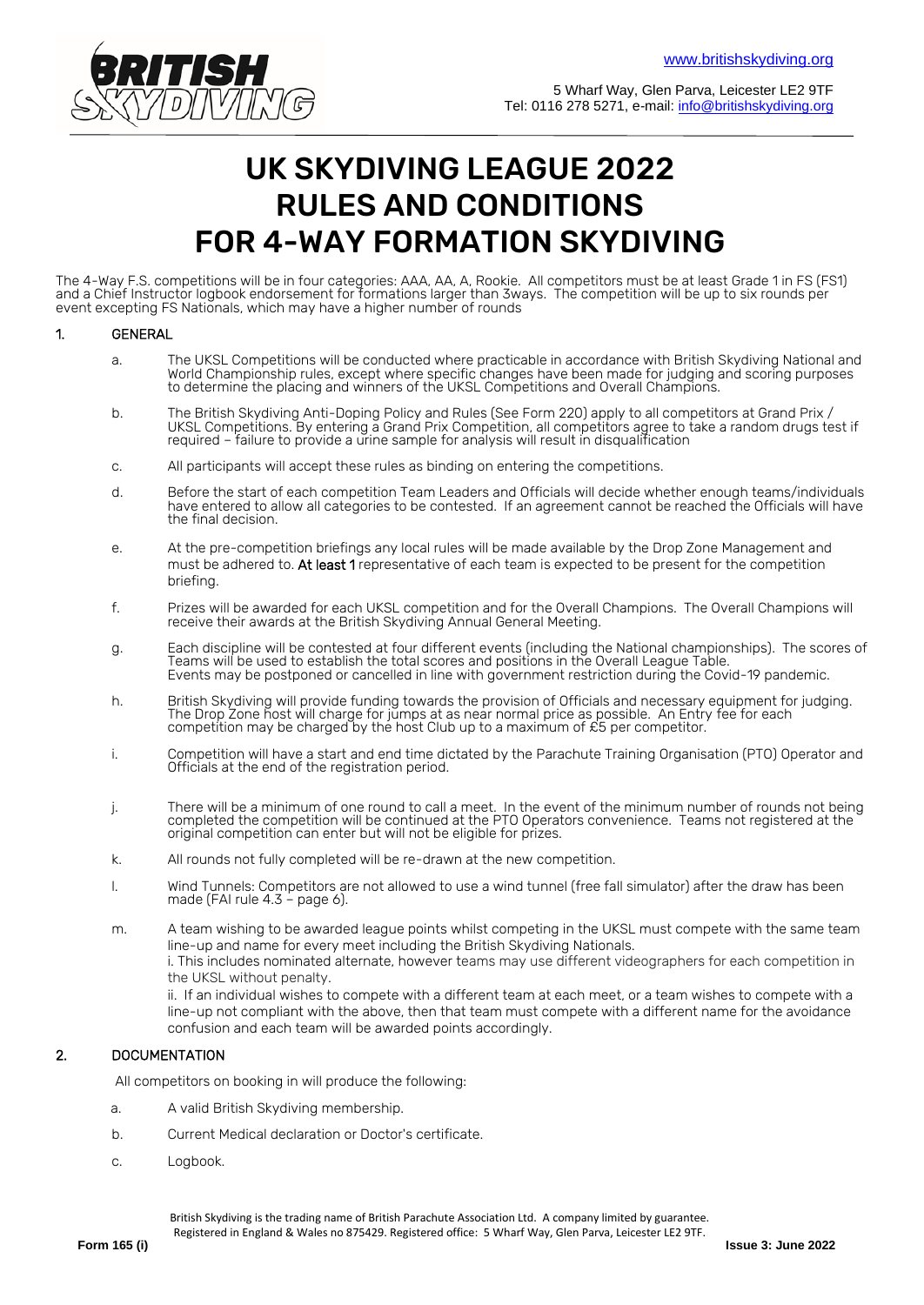# 3. EQUIPMENT

Each individual is responsible for supplying their own equipment, which should consist of:

- a. A serviceable main and reserve parachute, container and harness.
- b. An equipment inspection record and a reserve packing card.
- c. A serviceable altimeter and suitable helmet, clothing and footwear.
- *N.B. All of paras 1, 2 and 3 (above) must comply with the requirements of the British Skydiving Operations Manual.*

# 4. THE EVENTS

## 4.1 4-WAY SEQUENTIAL – AAA Class

- a. Using any of the Block and Random formations drawn from the F.S. pool. Each round will consist of 5 or 6 formations.
- b. Each team will consist of four team members including the Team Captain plus a videographer. One alternate may be nominated, but the Team Captain must do so before the start of the competition.
- c. The exit altitude is 3,200 metres AGL (10,500 feet AGL).
- d. The maximum working time is 35 seconds
- e. The exit altitude and working time may be changed, but only for a full round, or rounds. In accordance with FAI RULE 3.1.1
- f. The judging will be in line with the National and World Championship rules where practicable.

## 4.2 4-WAY SEQUENTIAL – AA class

- a. The Team shall consist of 4 jumpers including the Team Captain plus a videographer. Two alternates may be nominated. Alternates must be nominated prior to the start of the Event. Jump number conditions used in the past no longer apply. Teams should enter the category appropriate to the team ability. Teams are encouraged to remember the spirit of the category and move on as ability / experience improves year on year.
- b. The exit altitude is 3,200 metres AGL (10,500 feet AGL).
- c. The maximum working time is 35 seconds.
- d. The exit altitude and working time may be changed, but only for a full round, or rounds. In accordance with FAI RULE 3.1.1
- e. All of the 16 Random formations will be used with the following 16 Blocks for the draw:

Blocks: 1, 2,4,6,7,8,9,11,13,14,15,18,19,20,21,22

- f. The judging will be in line with the British Skydiving National and World Championship rules where practicable.
- g. The draw will be comprised of 4 or 5 scoring formations per round.

#### 4.3 4-WAY SEQUENTIAL – A class

- b. The Team shall consist of 4 jumpers including the Team Captain plus a videographer. Two alternates may be nominated. Alternates must be nominated prior to the start of the Event. Jump number conditions used in the past no longer apply. Teams should enter the category appropriate to the team ability. Teams are encouraged to remember the spirit of the category and move on as ability / experience improves year on year.
- b. The exit altitude is 3,200 metres AGL (10,500 feet AGL).
- c. The maximum working time is 35 seconds.
- d. The exit altitude and working time may be changed, but only for a full round, or rounds. In accordance with FAI RULE 3.1.1
- e. All of the 16 Random formations will be used with the following 8 Blocks for the draw:

Blocks: 2,4,6,7,8,9,19,21

- f. The judging will be in line with the British Skydiving National and World Championship rules where practicable.
- g. The draw will be comprised of 3 or 4 scoring formations per round.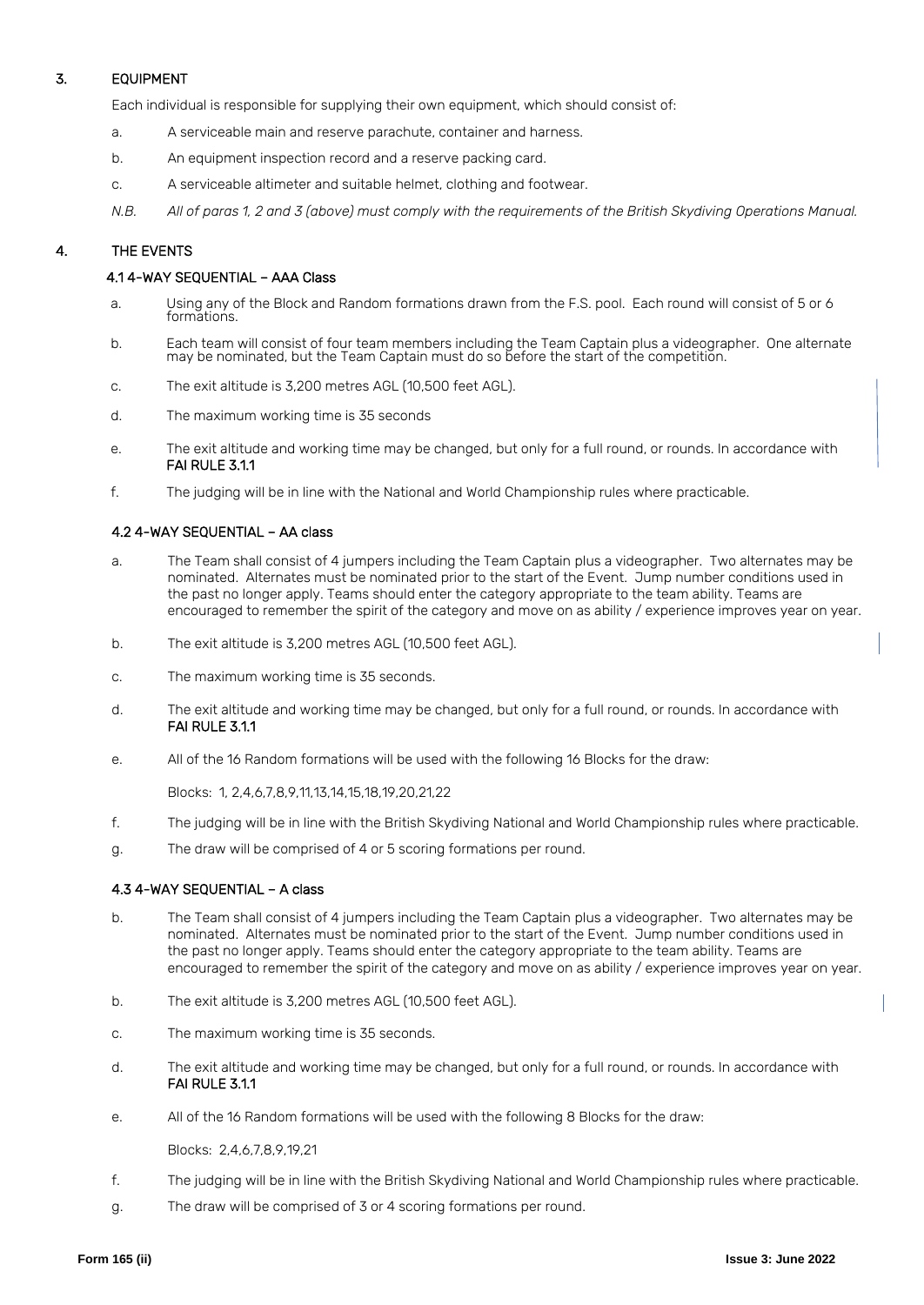#### 4.4 4-WAY SEQUENTIAL - Rookie

- a. The Team shall consist of 4 jumpers including the Team Captain plus a videographer. Two alternates may be nominated. Alternates must be nominated prior to the start of the Event Jump number conditions used in the past no longer apply. Teams should enter the category appropriate to the team ability. Teams are encouraged to remember the spirit of the category and move on as ability / experience improves year on year
- b. The exit altitude is 3,200 metres AGL (10,500 feet AGL).
- c. The maximum working time is 35 seconds.
- d. The exit altitude and working time may be changed, but only for a full round, or rounds. Please see para 6.
- e. All of the 16 Random formations will be used.
- f. Judging will be in line with the British Skydiving National and World Championship rules where practicable.
- g. The draw will be comprised of 3 scoring formations per round.

#### 4.5 Videographers

Videographers must be entered for each team. A Videographer may be replaced at any time during the competition (i.e. use of pool camera). The evaluation process for the video evidence will be the same for any Videographer. Videographers may be one of the following:

- A. One person who is a declared member of the team. This competitor is to be considered as a team member for the purposes of awards and medals and must have competed at all UKSL Meets with this team.
- B. Any other person (i.e. pool camera/ another videographer). This Videographer is not eligible to receive awards and medals as part of the team. This Videographer may jump only as a Videographer and is subject to the same regulations as other competitors on the team.

#### 5. SCORING SYSTEM FOR UKSL AND OVERALL CHAMPIONS

For judging purposes each completed formation executed correctly within the working time will score one point. The addition of the number of points scored in completed rounds only will determine the order of team placing for each event.

In the event of a tie at a single event, one jump off should take place, weather and time permitting, at the discretion of the Chief Judge. If a jump off is not possible or does not decide the winner, then the team with the highest score in any completed round will settle the tie. If this does not break the tie, the judges will refer to the FAI rules. Tie breaks will only be used to decide first, second and third placings.

Once the placings have been established points will then be awarded in a descending order as follows:

| 1st place | 10 points | 6th place | 3 points |
|-----------|-----------|-----------|----------|
| 2nd place | 8 points  | 7th place | 2 points |
| 3rd place | 6 points  | 8th place | 1 points |
| 4th place | 5 points  |           |          |
| 5th place | 4 points  |           |          |

Place points will be added together and carried forward through the UKSL Competitions and at the end of each year will determine the Overall Team champions in F.S. for each event.

In the event of a points tie between two or more teams in the UKSL at the end of the season, the team with the highest position average, based on the total league points divided by the number of competitions entered, be awarded the end of year medal. Should this still not separate the teams, a countback will be done to the last common round between the two teams – and the highest scoring team shall be awarded the end of year medal. Should the teams remain tied, a countback will be done through the teams' common rounds until a separation occurs between the team's point scores.

Prizes will be awarded for the first three teams in each contested event at the UKSL Competitions. Prizes will be awarded for the Champion team per event overall during the year. Prizes will only be awarded to the team members registered at the latest competition entered. (i.e. anyone no longer listed as a team-member due to line-up changes will not be eligible to receive a prize, however, all team-members, including alternate(s), registered at the most recent competition entered will be eligible).